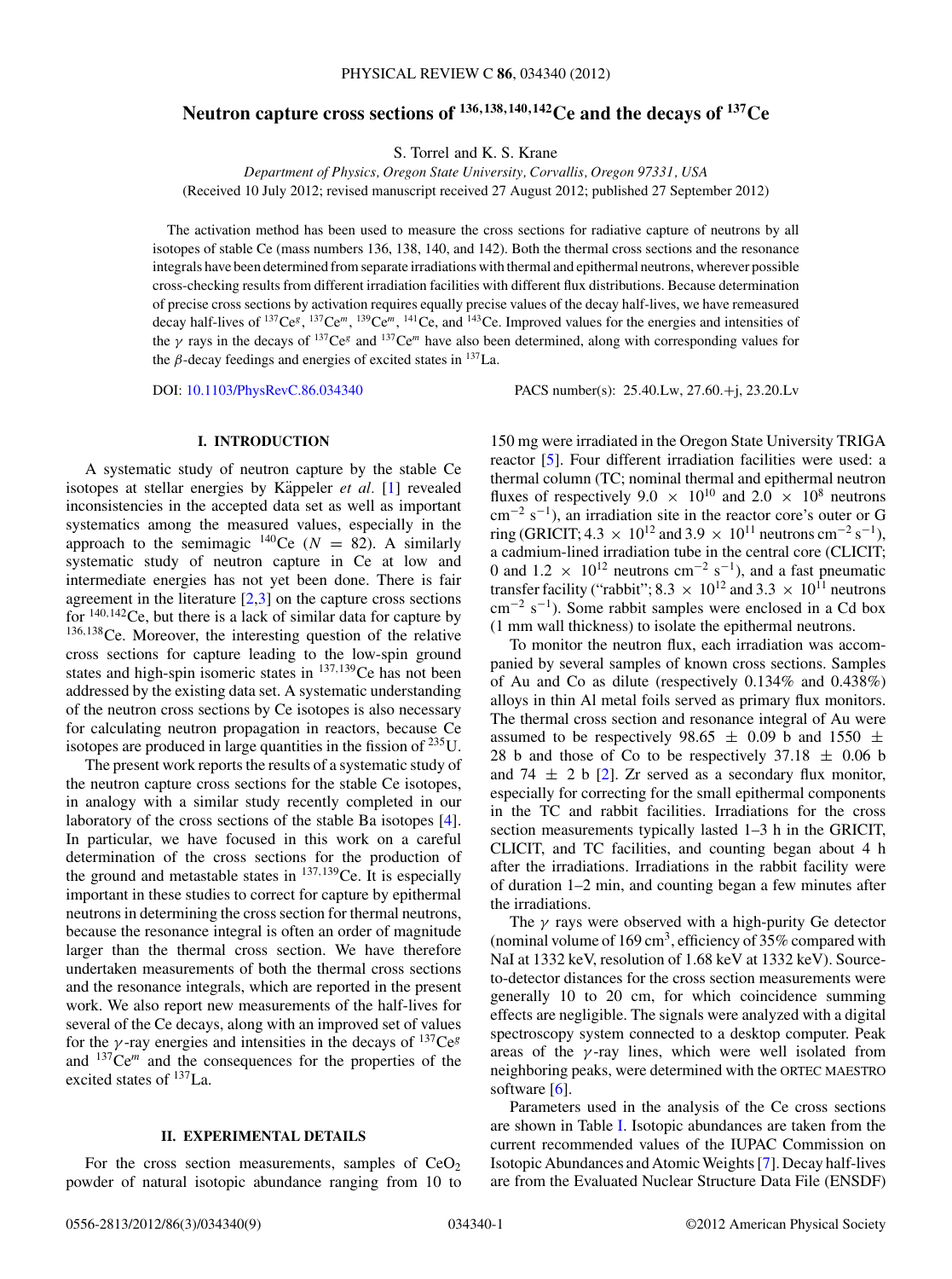<span id="page-1-0"></span>

| Capture by  | Capture to            | Abundance $(\%)$ | Half-life      | Analyzing $\gamma$ rays |
|-------------|-----------------------|------------------|----------------|-------------------------|
| $136$ Ce    | $^{137}Ce^{g}$        | 0.185(2)         | $9.11(3)$ h    | 447.2 (1.69%)           |
|             | $137$ Ce <sup>m</sup> |                  | $34.80(3)$ h   | 254.3 (11.1%)           |
| $^{138}$ Ce | $^{139}Ce^{g}$        | 0.251(2)         | $137.64(2)$ d  | 165.9 (79.9%)           |
|             | $^{139}Ce^m$          |                  | $57.58(32)$ s  | 754.2 (92.5%)           |
| $140$ Ce    | $^{141}$ Ce           | 88.45(5)         | $32.508(13)$ d | 145.4 (48.3%)           |
| $142$ Ce    | $^{143}$ Ce           | 11.11(5)         | $33.039(6)$ h  | 293.3 (42.8%)           |

TABLE I. Properties of Ce isotopes for cross section analysis.

[\[8\]](#page-7-0) for  $^{139}Ce^{g}$ ,  $^{141}Ce$ , and  $^{143}Ce$ , with the remainder being new values deduced from the present work. Branching ratios of the *γ* rays are from the ENSDF. The branching ratio for the 447.2-keV  $\gamma$  ray in the decay of <sup>137</sup>Ce<sup>g</sup> is derived from the present spectroscopy results (discussed below) and agrees with the value from the most recent ENSDF compilation.

After correcting for the decay of the sample and the *γ* -ray branching and efficiency factors, the deduced activities were analyzed according to the result of solving the rate equation for a simple capture and decay process, for which the activity *a* is

$$
a = N(\sigma \phi_{\text{th}} + I\phi_{\text{epi}})(1 - e^{-\lambda t_i}), \qquad (1)
$$

where  $N$  (assumed to be constant) is the number of stable Ce target nuclei in the irradiated sample,  $\phi_{th}$  and  $\phi_{eni}$  are the thermal and epithermal neutron fluxes,  $\sigma$  and *I* are respectively the effective thermal cross section and resonance integral, and  $t_i$  is the irradiation time. In the cases in which the radioactive ground state is fed through the metastable state  $(^{137}Ce$  and  $139$ Ce), the ground-state population resulting from the isomeric decays was subtracted out, so that the quoted cross sections for the ground states represent direct production from neutron capture.

Because there are no broad or low-lying neutron resonances known for any of the Ce isotopes considered in the present work, the cross section closely follows the 1*/v* behavior below about 1 eV. Therefore the effective thermal cross section characterizes the entire thermal region. (This is equivalent to setting Wescott's *g* factor equal to unity [\[9\]](#page-7-0).) The effects of neutron absorption within the samples are also negligible, given the thin samples used in the present experiments.

The effective resonance integral *I* includes a small contribution from the 1*/v* region. Assuming the Cd cutoff energy to be about 0.5 eV, this contribution amounts to about  $0.45\sigma$ ; the corrected resonance integral  $I'$  is then

$$
I' = I - 0.45\sigma.
$$
 (2)

The resonance integral is generally much larger than the thermal cross section, in which case this amounts to a small correction that is at most one standard deviation of *I* . For  $141$ Ce and  $143$ Ce the resonance integral is comparable to the thermal cross section, so for those cases Eq. (2) produces a large correction to the measured value of *I* (25%–50%).

Several factors contribute to the uncertainties in the cross sections: isotopic abundance, half-life, flux determinations (including corrections of thermal cross sections for the presence of epithermal neutrons), detector efficiencies, and

decay scheme factors, including *γ* -ray branching. Overall these factors combine to give a typical minimum uncertainty of  $4\% - 5\%$ .

For the  $137$ Ce spectroscopy studies, 2-mg samples of CeO<sub>2</sub> enriched to  $30\%$  in  $136$ Ce were irradiated to produce an initial  $^{137}Ce^g$  activity of 150  $\mu$ Ci. Counting was done at source-to-detector distances from 10 to 5 cm, moving closer to the detector at intervals of approximately one half-life. This procedure enables sum peaks and long-lived impurities readily to be identified.

The *γ* -ray spectra were analyzed for peak locations and areas using the fitting code SAMPO [\[10\]](#page-7-0). Energy calibrations for the spectroscopy studies were done by counting the Ce samples simultaneously with  $152$  Eu [\[11\]](#page-7-0). Efficiency calibrations were done with standardized sources of <sup>133</sup>Ba and <sup>152</sup>Eu. The calibration below 200 keV was also characterized using reactor-produced sources of 160Tb, 169Yb, and 182Ta.

## **III. HALF-LIVES AND CROSS SECTION RESULTS**

Figure 1 shows a sample *γ* -ray spectrum just after a rabbit irradiation, illustrating the peaks that appear at short times, and Fig. [2](#page-2-0) shows a spectrum of lines from the long-lived activities several hours after a core irradiation.



FIG. 1. *γ* -ray spectrum from short-lived isotopes in irradiated Ce just after rabbit irradiation. Labeled lines were used for cross-section evaluation.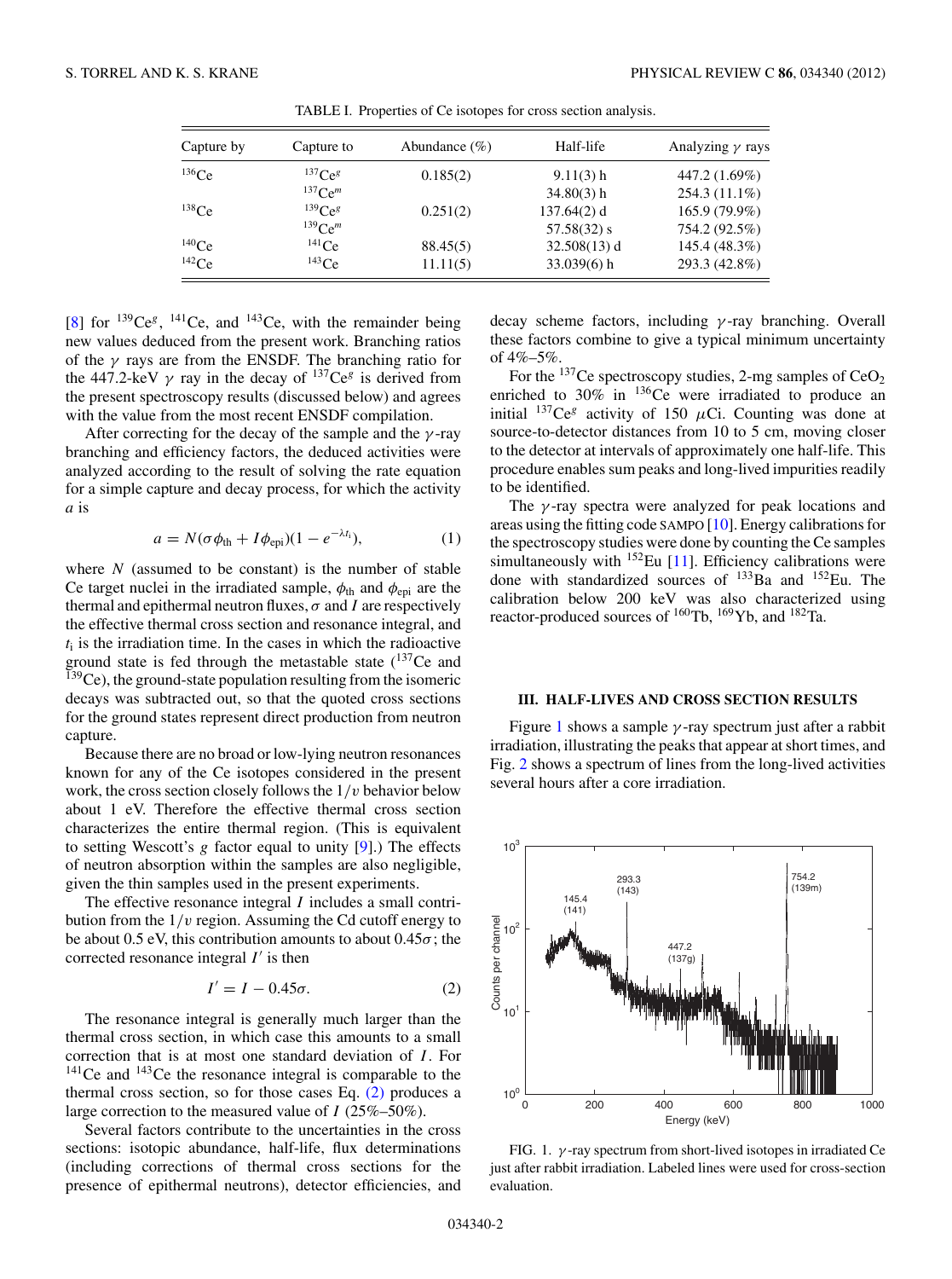<span id="page-2-0"></span>

FIG. 2. *γ* -ray spectrum of irradiated Ce following core irradiation showing lines from longer-lived isotopes used for cross-section evaluation.

### **A. Half-lives**

Before analyzing the cross sections, it is necessary to have precise values for the radioactive decay half-lives. We have remeasured the half-lives of five of the six activities used in the present studies (all except  $^{139}Ce^{g}$ ). The deduced values from the present work, where superior to previous values, are presented in Table [I.](#page-1-0) For each half-life measurement, dead-time corrections were checked using either a much longer-lived Ce decay (for example, 143Ce for 139Ce*<sup>m</sup>*), an impurity of precisely known half-life present in our samples (for example, <sup>140</sup>La), or a long-lived external source (such as  ${}^{60}Co$  or  ${}^{152}Eu$ ).

<sup>137</sup>Ce. Previous values of the <sup>137</sup>Ce<sup>g</sup> and <sup>137</sup>Ce<sup>m</sup> half-lives, respectively 9.0  $\pm$  0.3 h and 34.4  $\pm$  0.3 h, have been reported only by Danby *et al.* [\[12\]](#page-7-0) based on a measurement of the 447.2 and 254.3-keV lines from activities following the decay of <sup>137</sup>Pr produced from Ce( $p, xn$ ) reactions. To our knowledge, there has been no previous report of a half-life determined from a source produced by neutron capture. Our analysis of the  $447.2$ -keV line from  $137Ce<sup>g</sup>$  for at least three half-lives from several samples, including the separated isotope, gave a halflife of 9.11  $\pm$  0.03 h. The 254.3-keV isomeric transition from <sup>137</sup>Ce<sup>m</sup> was observed for at least three half-lives from several samples, again including the separated isotope, resulting in a half-life of 34.80  $\pm$  0.03 h. These values are in agreement with the previously measured ones but are an order of magnitude more precise.

 $139Ce<sup>m</sup>$ . The presently accepted half-life of  $139Ce<sup>m</sup>$  is  $54.8 \pm 1.0$  s, based on the value reported by Geiger and Graham [\[13\]](#page-7-0). A somewhat larger value,  $56.44 \pm 0.48$  s, was reported in the same year by Yule [\[14\]](#page-7-0).We have measured this half-life by following the decay of eight samples to obtain the value 57.58  $\pm$  0.32 s, slightly larger than the previous values.

<sup>141</sup>Ce. Our value for this half-life is 32.56  $\pm$  0.05 d, which is in agreement with but less precise than the accepted value of 32.508  $\pm$  0.013 d, based on a consensus of a large number of previously measured values [\[8\]](#page-7-0).

<sup>143</sup>*Ce*. From the analysis of several samples during three or more half-lives, we have deduced a value of  $33.01 \pm 0.02$  h

TABLE II. Measured values of Ce thermal cross sections.

| Process                                  | Thermal cross section $\sigma$ (b) |                                           |  |  |  |
|------------------------------------------|------------------------------------|-------------------------------------------|--|--|--|
|                                          | Present work                       | Previous work                             |  |  |  |
| $^{136}Ce \rightarrow ^{137}Ce^m$        | 0.344(16)                          | $0.6^a$                                   |  |  |  |
| $^{136}Ce \rightarrow ^{137}Ce^g$        | 3.91(18)                           | 6.3 <sup>a</sup>                          |  |  |  |
| $^{138}Ce \rightarrow ^{139}Ce^m$        | 0.047(20)                          | $0.007^{\rm b}$ , $0.018(5)^{\rm c}$      |  |  |  |
| $^{138}Ce \rightarrow ^{139}Ce^g$        | 0.98(5)                            | $1.0^b$ , $0.65(22)^c$ , $1.02(12)^d$     |  |  |  |
| $^{140}Ce \rightarrow ^{141}Ce$          | 0.51(2)                            | $0.582(5)^d$ , $0.59(6)^e$ , $0.54(4)^f$  |  |  |  |
| $^{142}Ce \rightarrow ^{143}Ce$          | 0.88(4)                            | $0.967(10)^d$ , $0.94(9)^f$ , $0.95(5)^g$ |  |  |  |
| <sup>a</sup> Brosi and Ketelle [16].     |                                    |                                           |  |  |  |
| <sup>b</sup> Ketelle <i>et al.</i> [18]. |                                    |                                           |  |  |  |
| $c$ Sehgal [19].                         |                                    |                                           |  |  |  |
| <sup>d</sup> Heft [21].                  |                                    |                                           |  |  |  |
| <sup>e</sup> Lantz <i>et al.</i> [22].   |                                    |                                           |  |  |  |
| <sup>f</sup> Alstad <i>et al.</i> [23].  |                                    |                                           |  |  |  |
| <sup>g</sup> Roy and Yaffe [27].         |                                    |                                           |  |  |  |

for this half-life. This is in agreement with, but somewhat less precise than, the currently accepted value of  $33.039 \pm 0.006$  h, based on a measurement reported by Abzouzi *et al.* [\[15\]](#page-7-0).

#### **B. Cross sections**

Given the newly measured values for the half-lives, along with the other data listed in Table [I,](#page-1-0) we can now discuss the results of the cross section measurements. Values for the thermal cross sections are summarized in Table  $II$ , and the resonance integrals (including the 1*/v* contribution) are given in Table [III.](#page-3-0)

 $136Ce \rightarrow 137Ce$ . The thermal cross sections leading to the <sup>137</sup>Ce<sup>m</sup> metastable state were determined from measurements in three facilities (GRICIT, TC, and rabbit), and the resonance integrals from two measurements (CLICIT and Cd-shielded rabbit). Good agreement was obtained from the various measurements, and the average values for the isomeric cross sections are

$$
\sigma = 0.344 \pm 0.016 \text{ b}, \quad I = 5.5 \pm 0.3 \text{ b}.
$$

The cross sections leading to the  $137Ce<sup>g</sup>$  ground state were determined from the analysis of the 447.2-keV line. Its intensity was first corrected for the competing 446.0- and 447.5-keV lines from the 143Ce decay. After also correcting for the population of the ground state that originates from the isomer (using the deduced cross sections for formation of the isomer), the cross sections for direct production of the ground state were deduced to be

$$
\sigma = 3.91 \pm 0.18
$$
 b,  $I = 63.5 \pm 3.1$  b.

The only previous report of these cross sections was given by Brosi and Ketelle [\[16\]](#page-7-0), who estimated values of the respective thermal cross sections of the isomer and ground state to be 0.6 and 6.3 b. The ratio of the isomeric and total (ground state  $+$  isomeric) cross sections was measured by Gangrsky *et al.* [\[17\]](#page-7-0) to be  $0.15 \pm 0.01$ , in rather poor agreement with the value  $0.081 \pm 0.005$  obtained from the cross sections deduced in the present work.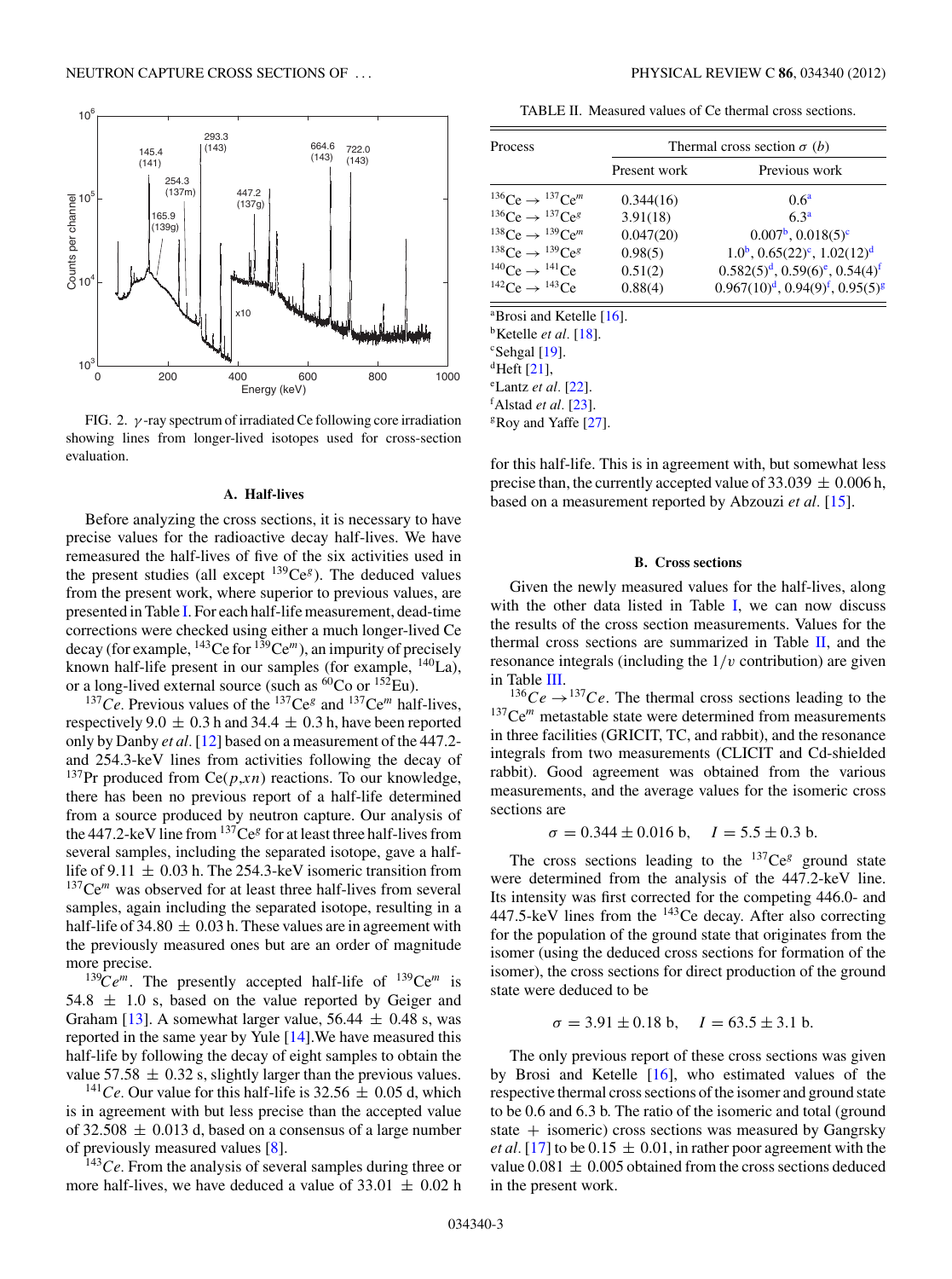<span id="page-3-0"></span>

| Process                           | Resonance integral $I(b)$ |                                                                                    |  |  |  |
|-----------------------------------|---------------------------|------------------------------------------------------------------------------------|--|--|--|
|                                   | Present work              | Previous work                                                                      |  |  |  |
| $^{136}Ce \rightarrow ^{137}Ce^m$ | 5.5(3)                    |                                                                                    |  |  |  |
| $^{136}Ce \rightarrow ^{137}Ce^g$ | 63.5(31)                  |                                                                                    |  |  |  |
| $^{138}Ce \rightarrow ^{139}Ce^m$ | 1.95(10)                  | 1.21(13) <sup>a</sup>                                                              |  |  |  |
| $^{138}Ce \rightarrow ^{139}Ce^g$ | 8.6(5)                    | $6.7(31)^b$                                                                        |  |  |  |
| $^{140}Ce \rightarrow ^{141}Ce$   | 0.55(2)                   | $0.483(5)^b$ , $0.43(2)^c$ , $0.48(5)^d$ , $0.49(5)^e$ , $0.25(3)^f$ , $0.48(5)^g$ |  |  |  |
| $^{142}Ce \rightarrow ^{143}Ce$   | 1.25(6)                   | $1.66(15)^b$ , $1.10(6)^c$ , $1.6(2)^e$ , $0.73(4)^f$                              |  |  |  |

TABLE III. Measured resonance integrals of Ce.

a Van der Linden *et al.* [\[20\]](#page-8-0).  $^{\rm b}$ Heft [\[21\]](#page-8-0). c Van der Linden *et al.* [\[26\]](#page-8-0).  $\mathrm{d}$ Lantz *et al.* [\[22\]](#page-8-0). e Alstad *et al.* [\[23\]](#page-8-0). <sup>f</sup>Ricabarra et al. [\[24\]](#page-8-0) (reduced value I').  $g\$ Steinnes [\[25\]](#page-8-0).

<sup>138</sup>Ce  $\rightarrow$ <sup>139</sup>Ce. Owing to its short half-life, the <sup>139</sup>Ce<sup>m</sup> cross sections could be obtained only from measurements with the rabbit facility. After irradiating several samples in both the unshielded and Cd-shielded configurations, the deduced cross sections for formation of the metastable state are

$$
\sigma = 0.047 \pm 0.020 \text{ b}, \quad I = 1.95 \pm 0.10 \text{ b}.
$$

The large relative uncertainty of the thermal value is a result of the extreme sensitivity of this small cross section to the uncertainty of the resonance integral when correcting for the effect of the epithermal neutrons on the measurement in the unshielded configuration.

For the ground state, measurements of the thermal cross section from three different facilities (GRICIT, TC, rabbit) and of the resonance integral from two different facilities (CLICIT, Cd-shielded rabbit) yielded (after correction for ground-state production through the isomer)

$$
\sigma = 0.98 \pm 0.05 \text{ b}, \quad I = 8.6 \pm 0.5 \text{ b}.
$$

The thermal cross sections for formation of the isomer and ground state were previously reported by Ketelle *et al.* [\[18\]](#page-8-0) (respectively, 0.007 and 1.0 b) and by Sehgal [\[19\]](#page-8-0) (respectively,  $0.018 \pm 0.005$  and  $0.65 \pm 0.22$  b), the latter value being deduced from a measured ratio between the <sup>138</sup>Ce and <sup>140</sup>Ce cross sections using an older value for the 140Ce cross section that has been superseded by a current value twice as large. The thermal cross section leading to 139Ce*<sup>m</sup>* was deduced by Sehgal in comparison with an unspecified value of the  $27$ Al thermal cross section. Van der Linden *et al.* [\[20\]](#page-8-0) deduced a value of  $1.21 \pm 0.13$  b for the resonance integral from a measured value for  $I/\sigma$  of 81  $\pm$  9, assuming a value of 0.015 b for  $\sigma$ . Using the larger value of  $\sigma$  (with its large relative uncertainty) obtained from the present results yields a correspondingly larger resonance integral of 3.8  $\pm$  1.6 b from Van der Linden's measurement, which (within its large uncertainty) agrees with the presently measured resonance integral.

A more recent measurement by Heft [\[21\]](#page-8-0) of the ground-state cross sections ( $\sigma = 1.02 \pm 0.12$  b,  $I = 6.7 \pm 3.1$  b) is in agreement with but much less precise than the present results.

The ratio of the ground-state and total cross sections reported by Gangrsky  $[17] (0.025 \pm 0.003)$  $[17] (0.025 \pm 0.003)$  is in reasonable agreement with the less precise value  $0.046 \pm 0.019$  from the present results.

 $^{140}Ce \rightarrow ^{141}Ce$ . Owing to the relatively small resonance integral, it was possible to obtain precise results for the thermal cross section from all three facilities (GRICIT, TC, rabbit), which gave

$$
\sigma = 0.51 \pm 0.02
$$
 b,  $I = 0.55 \pm 0.02$  b.

Our value for  $\sigma$  is slightly smaller than most of the previous values  $[21-23]$  listed in Table [II,](#page-2-0) while our value for *I* is slightly larger than the previous values [\[21–26\]](#page-8-0) shown in Table III.

 $142Ce \rightarrow 143Ce$ . Here again the relatively small resonance integral gives only a small correction for the epithermal neutrons, which does not significantly increase the uncertainty in the thermal cross section deduced from the GRICIT and rabbit facilities. We have obtained consistent thermal cross section values from three facilities, resulting in

$$
\sigma = 0.88 \pm 0.04
$$
 b,  $I = 1.25 \pm 0.06$  b.

As was the case for  $140$ Ce, the present thermal cross section is slightly smaller than previous values  $[21,23,27]$ listed in Table [II,](#page-2-0) while our value for the resonance integral lies between the limits of the values [\[21,23,24,26\]](#page-8-0) shown in Table III.

## **IV.** *γ* **-RAY SPECTROSCOPY**

Figure [3](#page-4-0) shows a  $\gamma$ -ray spectrum of a sample of irradiated Ce enriched to 30% in 136Ce. In addition to 137Ce*<sup>g</sup>*  $(150 \,\mu\text{Ci})$  and  $^{137}\text{Ce}^m$  (3  $\mu\text{Ci}$ ), the sample also contained other Ce isotopes:  $^{135}$ Ce (0.005  $\mu$ Ci, produced from *n*,2*n* reactions), <sup>139</sup>Ce (0.002 *μ*Ci), <sup>141</sup>Ce (0.16 *μC*i) and <sup>143</sup>Ce (0.45 *μC*i), plus small quantities of other rare earths, including <sup>140</sup>La, <sup>149</sup>Nd, <sup>152</sup>Eu<sup>m</sup>, and <sup>153</sup>Sm, and also <sup>187</sup>W. These impurities caused only minor interference with the measurement.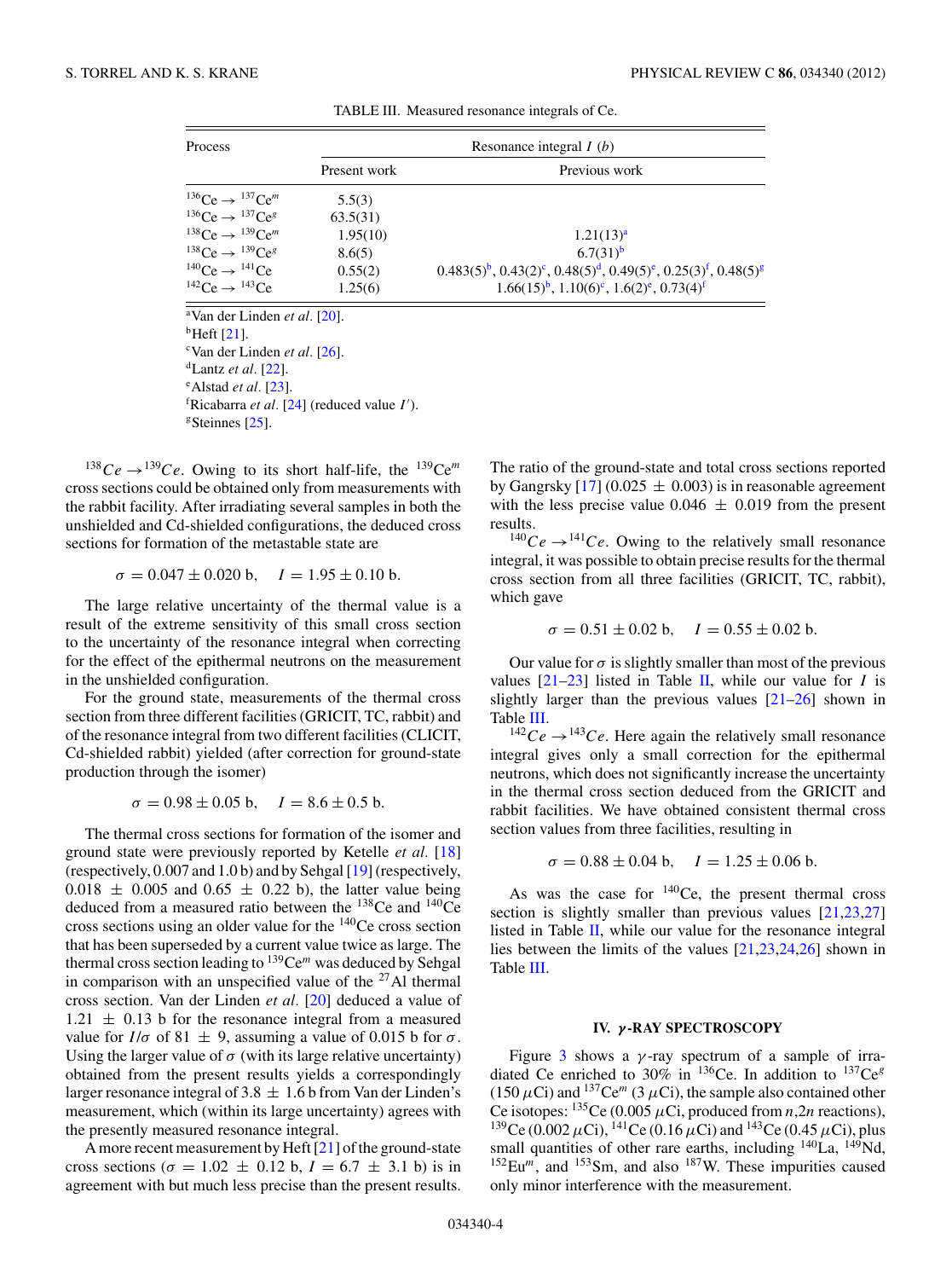<span id="page-4-0"></span>

FIG. 3. *γ* -ray spectrum of irradiated enriched Ce sample. Peaks labeled *g* and *m* are respectively from the 137Ce*<sup>g</sup>* and 137Ce*<sup>m</sup>* decays. Peaks labeled 141 and 143 are from the  $^{141}$ Ce and  $^{143}$ Ce decays.

The  $^{137}$ Ce sample was counted along with a  $^{152}$ Eu calibration sample for several runs (10 h in total for the 137Ce*<sup>g</sup>* decays and 42 h for the 137Ce*<sup>m</sup>* decays) to determine the energies of the stronger *γ* -ray lines. The sample was counted for an additional 4 d without the calibration sample to study the weaker 137Ce*<sup>g</sup>* Fu without the canonical sample is single and eventually the <sup>137</sup>Ce<sup>*m*</sup> lines without interference from either <sup>137</sup>Ce<sup>*g*</sup> or <sup>152</sup>Eu.

The energy uncertainty associated with the peak fitting is often below 10 eV for lines with more than  $10<sup>4</sup>$  counts, and even including the uncertainties in the energy calibration lines [\[11\]](#page-7-0) (typically no more than a few eV) would often give a total energy uncertainty below 10 eV. However, we feel that such a small uncertainty is inconsistent with the systematic variations in the energy fits among different data runs and that 10 eV is a more realistic estimate of the minimum uncertainty. The minimum uncertainty in the intensities has been set at 1%, which represents the typical fitting uncertainty of the energy calibrations.

The *γ* -ray energies and intensities from the decays of <sup>137</sup>Ce<sup>g</sup> deduced from the present studies are listed in Table IV along with the values from the most recent Nuclear Data Sheets (NDS) compilation [\[28\]](#page-8-0), based on the work reported by Henry *et al.* [\[29\]](#page-8-0). Overall our data agree with and are significantly more precise than the previous results, typically by an order of magnitude or more in both energy and intensity. A small correction (amounting to 10% at the beginning of the measurement) was necessary to correct the intensity of the 479-keV *γ* ray for the presence of an unresolved *γ* ray from <sup>187</sup>W.

The  $\gamma$  rays emitted in the decay of  $137^{\circ}$ Ce<sup>m</sup> are summarized in Table [V.](#page-5-0) The weak 917-keV line was partially obscured

| Previous work <sup>a</sup> |          | Present work |           | Levels <sup>b</sup> |              |
|----------------------------|----------|--------------|-----------|---------------------|--------------|
| $E$ (keV)                  |          | $E$ (keV)    | I         | Initial             | Final        |
| 10.61(5)                   | 491(11)  |              |           | B                   | A            |
| 148.83(8)                  | 0.5(2)   | 148.897(20)  | 0.671(20) | E                   | D            |
| 217.03(5)                  | 2.2(3)   | 217.031(10)  | 2.18(3)   | K                   | F            |
| 433.22(9)                  | 29.1(5)  | 433.259(12)  | 29.2(3)   | K                   | D            |
| 436.59(9)                  | 149(5)   | 436.628(10)  | 150.5(15) | C                   | B            |
| 447.15(8)                  | 1000     | 447.181(10)  | 1000(10)  | $\mathsf{C}$        | $\mathbf{A}$ |
| 479.12(10)                 | 6.7(3)   | 479.158(15)  | 6.47(6)   | K                   | $\mathsf{C}$ |
| 482.47(10)                 | 25.7(9)  | 482.527(10)  | 25.6(3)   | D                   | B            |
| 493.03(10)                 | 5.9(3)   | 493.093(10)  | 5.94(6)   | D                   | A            |
| 529.3(2)                   | 0.2(1)   | 529.65(10)   | 0.065(10) | M                   | E            |
| 631.38(6)                  | 7.5(4)   | 631.395(10)  | 7.65(8)   | E                   | B            |
| 678.26(12)                 | 0.5(2)   | 678.349(21)  | 0.380(15) | M                   | D            |
| 698.72(11)                 | 17.5(9)  | 698.713(10)  | 16.6(2)   | F                   | B            |
| 709.30(11)                 | 0.6(1)   | 709.296(26)  | 0.526(13) | F                   | A            |
| 724.4(3)                   | 0.4(2)   | 724.329(50)  | 0.238(13) | M                   | $\mathsf{C}$ |
| 770.97(10)                 | 3.4(2)   | 770.945(10)  | 3.38(3)   | H                   | B            |
| 781.57(13)                 | 1.7(2)   | 781.487(10)  | 1.63(2)   | H                   | A            |
| 915.80(13)                 | 28.9(10) | 915.769(10)  | 29.6(3)   | K                   | B            |
| 926.35(13)                 | 19.0(7)  | 926.310(10)  | 18.4(2)   | K                   | A            |
| 1160.85(22)                | 0.84(8)  | 1160.857(10) | 0.923(13) | М                   | B            |

TABLE IV. Energies and intensities of  $\gamma$  rays emitted in the decay of <sup>137</sup>Ce<sup>g</sup>.

<sup>a</sup> From Henry *et al.* [\[29\]](#page-8-0).

<sup>b</sup>See Table [VI](#page-5-0) for identification of levels.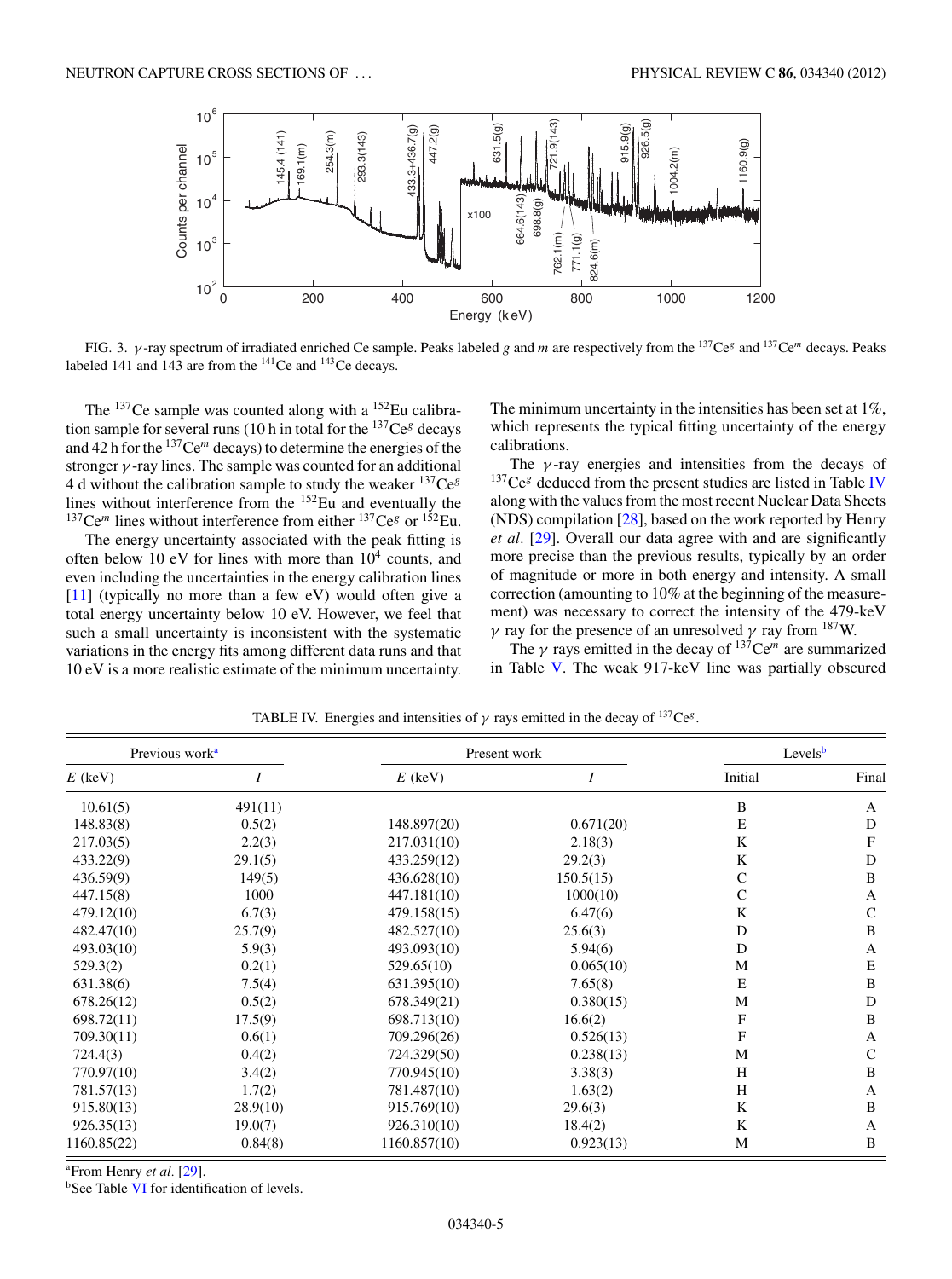<span id="page-5-0"></span>

| Previous work <sup>a</sup> |            | Present work |            | Levels $b$ |       |
|----------------------------|------------|--------------|------------|------------|-------|
| $E$ (keV)                  |            | $E$ (keV)    |            | Initial    | Final |
| 10.61(5)                   |            |              |            | B          | A     |
| 87.2(2)                    | 20(3)      | 87.27(3)     | 22(2)      | L          |       |
| 169.26(4)                  | 995(60)    | 169.254(10)  | 1090(20)   |            |       |
| 254.29(5)                  | 24800(900) | 254.283(10)  | 25700(250) | 137m       | 137g  |
| 762.30(10)                 | 435(20)    | 762.081(10)  | 433(4)     | G          | A     |
| 824.82(12)                 | 1000       | 824.765(10)  | 1000(10)   |            | B     |
| 835.38(12)                 | 234(10)    | 835.317(10)  | 235(2)     |            | A     |
| 906.84(16)                 | 6.3(11)    | 906.68(5)    | 7.0(5)     |            | B     |
| 917.45(17)                 | 29(5)      | 917.44(6)    | 21(3)      |            | А     |
| 993.81(21)                 | 4.5(6)     | 994.004(13)  | 2(2)       |            | B     |
| 1004.49(20)                | 51(6)      | 1004.552(25) | 51(1)      | L          | A     |

TABLE V. Energies and intensities of  $\gamma$  rays emitted in the decay of <sup>137</sup>Ce<sup>m</sup>.

<sup>a</sup> From Henry *et al.* [\[29\]](#page-8-0).

<sup>b</sup>See Table [VII](#page-6-0) for identification of levels.

in the valley between the stronger lines at 915.8 keV from  $137Ce<sup>g</sup>$  and 919.6 keV from the <sup>140</sup>La impurity, so its energy and intensity determinations were subject to relatively large uncertainties. The 994-keV line showed considerable effects of true coincidence summing  $(169 + 825 \text{ keV})$ , amounting to nearly 100% of the observed intensity of this weak line. (The 1005-keV line also showed a smaller effect of summing due to  $169 + 835$  keV, which amounted to no more than  $10\%$  of the observed intensity of the line even at a source-to-detector distance of 5 cm.)

Tables VI and [VII](#page-6-0) show the energy levels in  $137$  La populated in the decays of  $^{137}Ce^g$  and  $^{137}Ce^m$ . The energy of the 10.553-keV level was determined from the difference between the energies of the cascade and crossover transitions from the 447-, 493-, 709-, 781-, 835-, 926-, and 1005-keV levels. The *β*-decay intensities have been deduced by comparing the *γ* -ray intensities populating and depopulating each level. In this calculation we have assumed the NDS value of 97.84  $\pm$ 0.08% for the intensity of the beta decay feeding 10.553-keV level. The uncertainties in the *β*-decay intensities in the  $137Ce<sup>g</sup>$ decay derive mostly from the uncertainty in the 10.553-keV intensity, with the exception of the  $\beta$  intensity to the 493-keV level, the large relative uncertainty of which results from

subtracting two large and comparable values for the populating and depopulating *γ* -ray intensities.

Based on the *γ* -ray intensity of the 254-keV isomeric transition from  $137$ Ce<sup>m</sup> measured in the present work and its internal conversion coefficient of 7.93 from the NDS, we obtain a total intensity of 99.24  $\pm$  0.02% for the isomeric transition and thus  $0.76 \pm 0.02\%$  for the  $\beta$  transitions from  $^{137}Ce^{m}$ leading to  $137$ La. The uncertainties in the  $\beta$  intensities given in Table [VII](#page-6-0) represent the combination of the uncertainties in the intensities of the  $137$ La  $\gamma$  rays and that of the overall normalization of the total *β* intensity.

### **V. DISCUSSION**

Neutron capture by the even-mass stable isotopes of Ce  $(Z = 58)$  shares many features in common with the same process in Ba  $(Z = 56)$  [\[4\]](#page-7-0). For several of the isotopes  $(1^{30,132,134,136}$ Ba and  $1^{36,138}$ Ce), neutron capture produces a low-spin (1*/*2<sup>+</sup> or 3*/*2+) ground state and a higher-spin (9*/*2<sup>−</sup> or 11*/*2−) low-lying metastable state. Immediately beyond the  $N = 82$  shell closure (<sup>138</sup>Ba and <sup>140,142</sup>Ce), isomerism is not present. The measured cross sections reinforce these

| Level        |             | Previous work <sup>a</sup> |                         |               |              | Present work            |           |  |
|--------------|-------------|----------------------------|-------------------------|---------------|--------------|-------------------------|-----------|--|
|              | $E$ (keV)   | $J^{\pi}$                  | $I_{\beta+\varepsilon}$ | $\log ft$     | $E$ (keV)    | $I_{\beta+\varepsilon}$ | $\log ft$ |  |
| A            | 0.000       | $7/2^+$                    |                         |               | 0.000        |                         |           |  |
| B            | 10.59(4)    | $5/2^+$                    | 97.84(8)                | 5.37(2)       | 10.553(7)    | 97.84(8)                | 5.376(2)  |  |
| C            | 447.17(6)   | $5/2^+$                    | 1.95(7)                 | 6.67(2)       | 447.176(7)   | 1.96(7)                 | 6.67(2)   |  |
| D            | 493.09(6)   | $(3/2)^{+}$                | $\approx 0.0018$        | $\approx 9.6$ | 493.080(7)   | 0.0014(7)               | 9.76(22)  |  |
| E            | 641.96(6)   | $1/2^+$                    | 0.0134(9)               | 8.57(4)       | 641.954(11)  | 0.0139(5)               | 8.56(2)   |  |
| $\mathbf{F}$ | 709.30(6)   | $(3/2)^{+}$                | 0.027(2)                | 8.15(4)       | 709.277(9)   | 0.0254(10)              | 8.18(2)   |  |
| H            | 781.57(9)   | $(7/2)^{+}$                | 0.0086(6)               | 8.50(4)       | 781.494(8)   | 0.0085(3)               | 8.51(2)   |  |
| K            | 926.33(6)   | $5/2^{+}$                  | 0.145(6)                | 6.90(2)       | 926.322(6)   | 0.146(5)                | 6.90(2)   |  |
| M            | 1171.37(10) | $(1/2^+,3/2^-)$            |                         |               | 1171.425(10) | 0.00271(10)             | 6.42(6)   |  |

TABLE VI. Energy levels of 137La populated in the decay of 137Ce*<sup>g</sup>*.

<sup>a</sup> From Nuclear Data Sheets compilation [\[28\]](#page-8-0).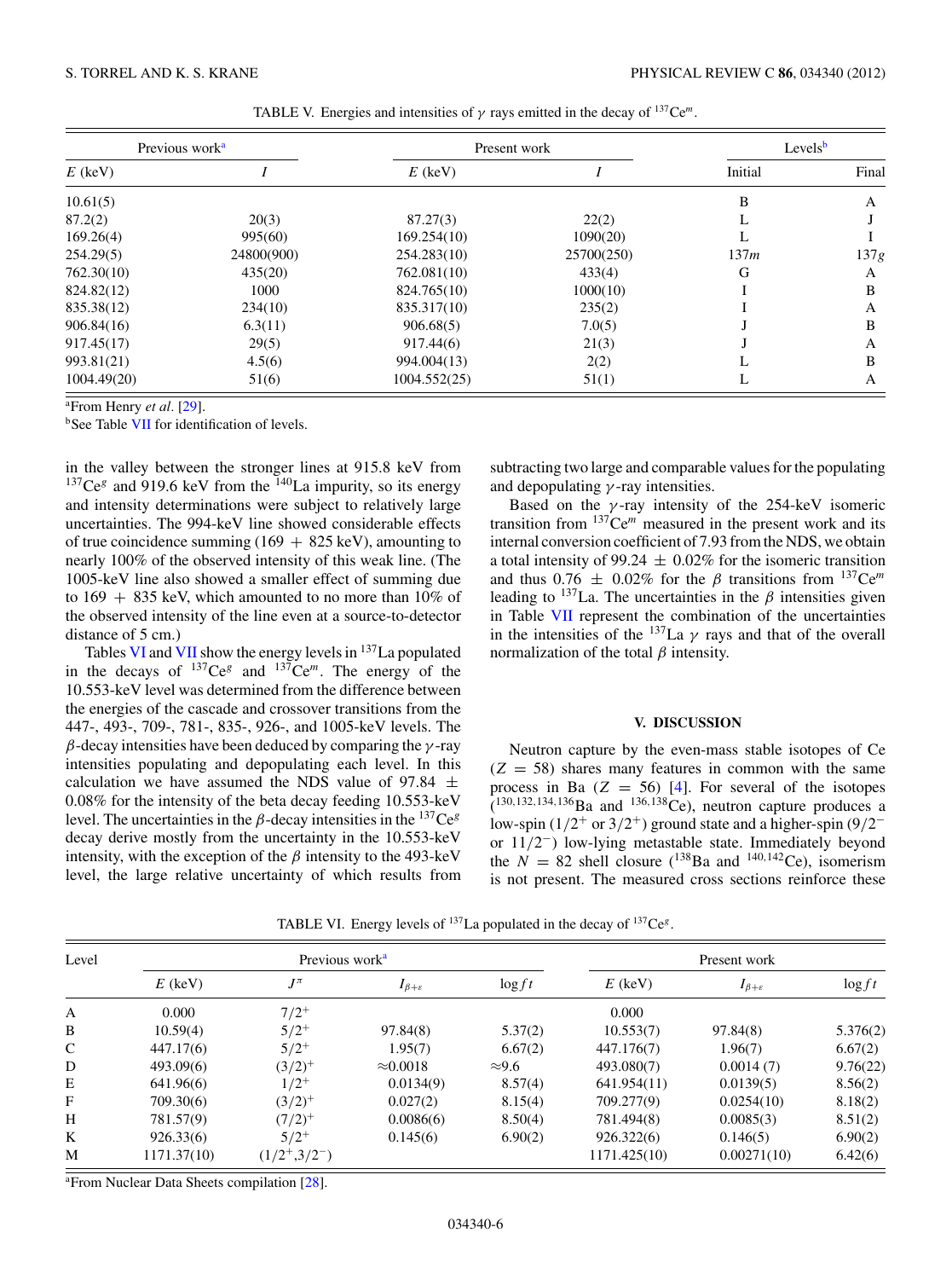<span id="page-6-0"></span>

| Level |            | Previous work <sup>a</sup> |                   |           |             | Present work      |           |  |
|-------|------------|----------------------------|-------------------|-----------|-------------|-------------------|-----------|--|
|       | $E$ (keV)  | $J^{\pi}$                  | $I_{\mathcal{E}}$ | $\log ft$ | $E$ (keV)   | $I_{\varepsilon}$ | $\log ft$ |  |
| А     | 0.000      | $7/2^+$                    |                   |           | 0.000       |                   |           |  |
| B     | 10.59(4)   | $5/2^{+}$                  |                   |           | 10.553(7)   |                   |           |  |
| G     | 762.27(10) | $11/2^+$                   | 0.197(14)         | 8.17(4)   | 762.083(10) | 0.188(5)          | 8.20(1)   |  |
|       | 835.37(8)  | $9/2^+$                    | 0.08(3)           | 8.5(2)    | 835.316(7)  | 0.037(9)          | 8.81(11)  |  |
| J     | 917.44(11) | $9/2^+$                    | 0.007(3)          | 9.4(2)    | 917.300(24) | 0.0026(15)        | 9.8(3)    |  |
| L     | 1004.62(8) | $11/2^-$                   | 0.51(4)           | 7.38(4)   | 1004.562(7) | 0.532(17)         | 7.36(2)   |  |

TABLE VII. Energy levels of 137La populated in the decay of 137Ce*<sup>m</sup>*.

<sup>a</sup> From Nuclear Data Sheets compilation [\[28\]](#page-8-0).

similarities. As the shell closure is approached, the thermal cross sections drop dramatically by an order of magnitude and are then restored to larger values beyond the shell closure.

In interpreting the cross sections, it is instructive to examine the isomeric ratio *IR*, defined respectively for thermal and epithermal neutrons as

$$
IR_{th} = \frac{\sigma_m}{\sigma_g + \sigma_m} \quad \text{and} \quad IR_{epi} = \frac{I_m}{I_g + I_m}.\tag{3}
$$

From the thermal cross sections and resonance integrals of the ground and metastable states measured in the present work, we obtain

$$
136 \rightarrow 137g, m: \t R_{th} = 0.081 \pm 0.005,
$$
  
\t
$$
IR_{epi} = 0.080 \pm 0.005,
$$
  
\t
$$
138 \rightarrow 139g, m: \t R_{th} = 0.046 \pm 0.019,
$$
  
\t
$$
IR_{epi} = 0.185 \pm 0.012.
$$

A similar analysis for the Ba isotopes from the data of Ref. [\[4\]](#page-7-0) yields

$$
130 \rightarrow 131g, m: \t\t\t R_{th} = 0.077 \pm 0.006,
$$
  
\t\t\t
$$
IR_{epi} = 0.098 \pm 0.006,
$$
  
\t\t\t
$$
132 \rightarrow 133g, m: \t\t\t R_{th} = 0.084 \pm 0.005,
$$
  
\t\t\t
$$
IR_{epi} = 0.092 \pm 0.006.
$$

A statistical model [\[30\]](#page-8-0) suggests that the isomeric ratios depend on three factors: the spin of the compound state formed in the capture, a parameter characterizing the width of the distribution of states with that spin, and the average number of prompt  $\gamma$  rays (assumed to be primarily of dipole character) in the cascade connecting the capture states with the ground or isomeric states. In the Ce isotopes considered in the present work and in the Ba isotopes reported in Ref. [\[4\]](#page-7-0), all targets have a spin of 0. If we assume only *s*-wave capture, the compound states have only spin 1*/*2. The small values of *IR* thus reflect the relative difficulty of connecting the compound states with the metastable state ( $\Delta J = 4$  or 5) with a cascade of dipole transitions compared with connecting the compound states with the ground state ( $\Delta J = 0$  or 1). In the cases of capture by  $^{130,132}$ Ba and  $^{136}$ Ce, the good agreement among the values of *IR* and in particular for each nuclide the good agreement between  $IR<sub>th</sub>$  and  $IR<sub>epi</sub>$  suggest that this explanation may have considerable validity. (A similar study by Ledoux

*et al.* [\[31\]](#page-8-0) of captures by eight nuclides with spins *J* other than 0 likewise showed  $IR<sub>th</sub> \approx IR<sub>epi</sub>$  in most cases, with the deviant cases explained on the basis of differing populations of the  $J \pm 1/2$  compound states and the ensuing differences in the *γ* -ray cascades leading to the ground and metastable states.) Huizenga and Vandenbosch [\[30\]](#page-8-0) caution against applying their statistical model as the yields become small, which seems to apply to the present data, as the good agreement between  $IR<sub>th</sub>$ and  $IR_{epi}$  is not present for captures by  $138$ Ce for which the thermal cross section is an order of magnitude smaller than that of the other Ce nuclides. If, for example, *s*-wave capture is suppressed, then even a small admixture of *p*-wave captures by epithermal neutrons will enhance the value of *IRepi* relative to  $IR<sub>th</sub>$ . On the other hand, isomeric ratios deduced from cross sections measured for capture by the spin-0 nuclides of Sn and Te show reasonably consistent values for thermal and epithermal neutrons even as the thermal cross sections decrease to a few millibarns [\[32,33\]](#page-8-0).

Because deducing the cross sections through activation measurements depends critically on the measured values of various parameters (such as *γ* -ray branchings and half-lives), it is important to check the activation results against those of other methods. Table VIII shows such a comparison between the present values of the thermal cross sections and the results of measurements based on the intensities of the prompt *γ* rays that populate the various Ce levels [\[34\]](#page-8-0). Overall the agreement is quite satisfactory with the exception of 139Ce*<sup>g</sup>*. The explanation for this discrepancy is not apparent.

The low-lying structure of  $137$ La is built on the  $7/2$ <sup>+</sup> ground state and  $5/2^+$  first excited state, presumably identified respec-

TABLE VIII. Comparison of Ce thermal cross sections from activation and from primary *γ* rays.

| Final nuclide         | Thermal cross section $\sigma$ (b) deduced from |                                    |  |  |
|-----------------------|-------------------------------------------------|------------------------------------|--|--|
|                       | Activation <sup>a</sup>                         | Primary $\gamma$ rays <sup>b</sup> |  |  |
| $137$ Ce <sup>m</sup> | 0.344(16)                                       | 0.20(6)                            |  |  |
| 137Ce <sup>g</sup>    | 3.91(18)                                        | 3.8(4)                             |  |  |
| $139$ Ce <sup>m</sup> | 0.047(20)                                       |                                    |  |  |
| 139Ce <sup>g</sup>    | 0.98(5)                                         | 6.1(4)                             |  |  |
| 141Ce                 | 0.51(2)                                         | 0.284(17)                          |  |  |
| 143Ce                 | 0.88(4)                                         | 0.732(23)                          |  |  |

a Present work.

bFirestone *et al.* [\[34\]](#page-8-0).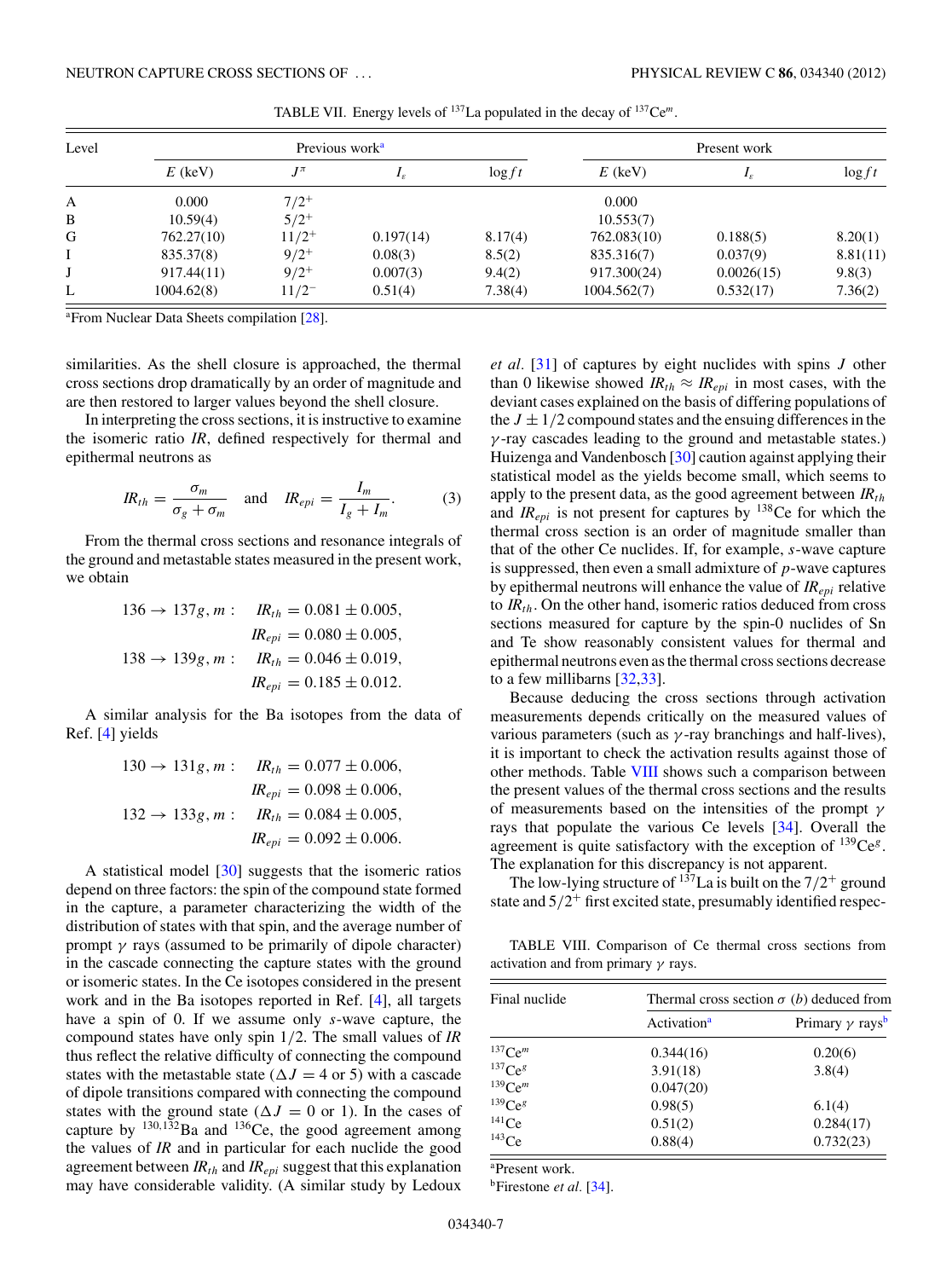TABLE IX. Cascade-to-crossover ratios in 137La.

<span id="page-7-0"></span>

| Level (keV) | $I^{\pi}$   | Cascade-to-crossover ratio |               |                  |  |
|-------------|-------------|----------------------------|---------------|------------------|--|
|             |             | $\beta$ decay              | $(p, 2n)^{a}$ | $(^{11}B, 4n)^b$ |  |
| 447.2       | $5/2^+$     | 0.151(2)                   | 0.15(2)       |                  |  |
| 493.1       | $(3/2)^{+}$ | 4.31(7)                    | 4.3(6)        |                  |  |
| 709.3       | $(3/2)^{+}$ | 31.6(8)                    | 30(9)         |                  |  |
| 781.5       | $(7/2)^{+}$ | 2.07(3)                    | 2.0(3)        |                  |  |
| 835.3       | $9/2^+$     | 4.26(6)                    | 3.7(6)        | 2.5(4)           |  |
| 917.3       | $9/2^+$     | 0.33(5)                    | 0.17(4)       |                  |  |
| 926.3       | $5/2^+$     | 1.61(2)                    | 1.3(3)        |                  |  |
| 1004.6      | $11/2^{-}$  | 0.04(4)                    | 0.10(4)       |                  |  |

<sup>a</sup>Reference [\[35\]](#page-8-0).

 $<sup>b</sup>$ Reference [\[36\]](#page-8-0).</sup>

tively with the *g*7*/*<sup>2</sup> and *d*5*/*<sup>2</sup> shell model orbitals expected to be occupied by the 57th proton. Other low-lying excited states may in turn be identified with shell model states, including *d*3*/*<sup>2</sup> (493 or 709 keV), *s*1*/*<sup>2</sup> (642 keV), or *h*11*/*<sup>2</sup> (1005 keV). The first vibrational state in the neighboring isotones  $^{136}Ba$ and 138Ce occurs at about 800 keV, making it likely that others of the levels listed in Tables [VI](#page-5-0) and VII are associated with particle-plus-phonon states involving the  $g_{7/2}$  and  $d_{5/2}$ orbitals. The relative intensities of the *γ* rays from a given level to the ground and first excited states should thus serve as a probe of the *g*7*/*<sup>2</sup> and *d*5*/*<sup>2</sup> content of that level. The intensity ratios of the cascade  $(J^{\pi} \rightarrow 5/2^+)$  and crossover  $(J^{\pi} \rightarrow 7/2^+)$  transitions for the <sup>137</sup>La levels determined in the present decay studies are listed in Table IX. The possibility of unresolved transitions from other levels influencing these results can be discounted by comparing the decay results with those from other studies, notably in-beam *γ* -ray intensity measurements following nuclear reactions, which would in general be expected to produce relative level populations different from those of the decay studies. Table IX compares the cascade-to-crossover ratios from the present work with those of  $^{137}$ La levels populated in  $(p, 2n)$  reactions in a study

by Kortelahti *et al.* [\[35\]](#page-8-0) and in  $({}^{11}B,4n)$  reactions in the work reported by Chanda *et al.* [\[36\]](#page-8-0). Overall the agreement is quite good, particularly in the case of the 781-keV level, whose properties have been subject to competing interpretations. Henry *et al.* [\[29\]](#page-8-0) suggested an assignment of  $3/2^+$  or  $5/2^+$ based on the log*f t* value, and the log*f t* value deduced from the present work is consistent with that conclusion. However, Kortelahti *et al.* [\[35\]](#page-8-0) report a coincidence between the 169 keV  $(1005 \rightarrow 835)$  and 771 keV (781  $\rightarrow$  11) transitions, which suggests a 54-keV transition connecting the 835 and 781 keV levels. Such a transition has not yet been observed in either the decay or reaction studies, but Kortelahti assume it must be of *M*1 multipolarity and thus assign 7*/*2<sup>+</sup> to the 781-keV level. However, such an assignment would require that the  $137Ce^{g} \beta$ decay to the 781-keV level be second forbidden, which is in complete disagreement with the observed log*f t* of 8.5—the intensity of a second forbidden decay would be expected to be reduced by about four orders of magnitude relative to the observed value. The good agreement between the decay and reaction data on the branching ratios involving the 781-keV level offers no suggestion of a second level at that energy, nor does the excellent match between the level energy obtained in the present work from the direct transition to the ground state  $(781.489 \pm 0.010 \,\text{keV})$  and the cascade transition through the first excited state (781.500  $\pm$  0.012 keV). A second level at that energy would likely show a different cascade-to-crossover ratio that might in turn have different effects on the fits to the two peaks and produce an energy mismatch. Also, two levels at nearly the same energy would be populated differently in the  $137Ce<sup>g</sup>$  and  $137Ce<sup>m</sup>$  decays, causing a shift in the peak energy with time due to the differing half-lives; no such effect appears in our data within the 10-eV uncertainty of the peak fits.

## **ACKNOWLEDGMENTS**

The support of the staff and facilities of the Oregon State University Radiation Center in carrying out these experiments is acknowledged with gratitude.

- [1] F. Käppeler, K. A. Toukan, M. Schumann, and A. Mengoni, Phys. Rev. C **53**[, 1397 \(1996\).](http://dx.doi.org/10.1103/PhysRevC.53.1397)
- [2] S. F. Mughabghab, *Atlas of Neutron Resonances: Resonance Parameters and Thermal Cross Sections*  $Z = 1 - 100$  *(Elsevier,* Amsterdam, 2006).
- [3] EXFOR*/*CSISRS Experimental Nuclear Reaction Data, National Nuclear Data Center, Brookhaven National Laboratory, [http://www.nndc.bnl.gov/exfor/exfor00.htm.](http://www.nndc.bnl.gov/exfor/exfor00.htm)
- [4] A. Y. Dauenhauer and K. S. Krane, [Phys. Rev. C](http://dx.doi.org/10.1103/PhysRevC.85.064301) **85**, 064301 [\(2012\).](http://dx.doi.org/10.1103/PhysRevC.85.064301)
- [5] [http://radiationcenter.oregonstate.edu/.](http://radiationcenter.oregonstate.edu/)
- [6] ORTEC, Inc., [http://www.ortec-online.com/pdf/a65.pdf.](http://www.ortec-online.com/pdf/a65.pdf)
- [7] M. Berglund and M. E. Wieser, [Pure Appl. Chem.](http://dx.doi.org/10.1351/PAC-REP-10-06-02) **83**, 397 [\(2011\).](http://dx.doi.org/10.1351/PAC-REP-10-06-02)
- [8] Evaluated Nuclear Structure Data File, National Nuclear Data Center, Brookhaven National Laboratory, [http://www.nndc.bnl.gov/ensdf/.](http://www.nndc.bnl.gov/ensdf/)
- [9] C. H. Wescott, W. H. Walker, and T. K. Alexander, in *Proceedings of the Second United Nations International Conference on the Peaceful Uses of Atomic Energy*, Vol. 16 (United Nations, Geneva, 1958), p. 70.
- [10] P. A. Aarnio, J. T. Routti, and J. V. Sandberg, [J. Radiol. Nucl.](http://dx.doi.org/10.1007/BF02041336) Chem. **124**[, 457 \(1988\).](http://dx.doi.org/10.1007/BF02041336)
- [11] R. G. Helmer and C. van der Leun, [Nucl. Instrum. Methods](http://dx.doi.org/10.1016/S0168-9002(00)00252-7) [Phys. Res. A](http://dx.doi.org/10.1016/S0168-9002(00)00252-7) **450**, 35 (2000).
- [12] G. T. Danby, J. S. Foster, and A. L. Thompson, [Can. J. Phys.](http://dx.doi.org/10.1139/p58-150) **36**, [1487 \(1958\).](http://dx.doi.org/10.1139/p58-150)
- [13] J. S. Geiger and R. L. Graham, Can. J. Phys. **45**[, 2281 \(1967\).](http://dx.doi.org/10.1139/p67-182)
- [14] H. P. Yule, [Nucl. Phys. A](http://dx.doi.org/10.1016/0375-9474(67)90015-2) **94**, 442 (1967).
- [15] A. Abzouzi, M. S. Antony, and V. B. Ndocko Ndongue, [J. Radiol.](http://dx.doi.org/10.1007/BF02162466) Nucl. Chem. **137**[, 381 \(1989\).](http://dx.doi.org/10.1007/BF02162466)
- [16] A. R. Brosi and B. H. Ketelle, Phys. Rev. **103**[, 917 \(1956\).](http://dx.doi.org/10.1103/PhysRev.103.917)
- [17] Yu. P. Gangrsky, P. Zuzaan, N. N. Kolesnikov, V. G. Lukashik, and A. P. Tonchev, Bull. Russ. Acad. Sci. **65**, 121 (2001).